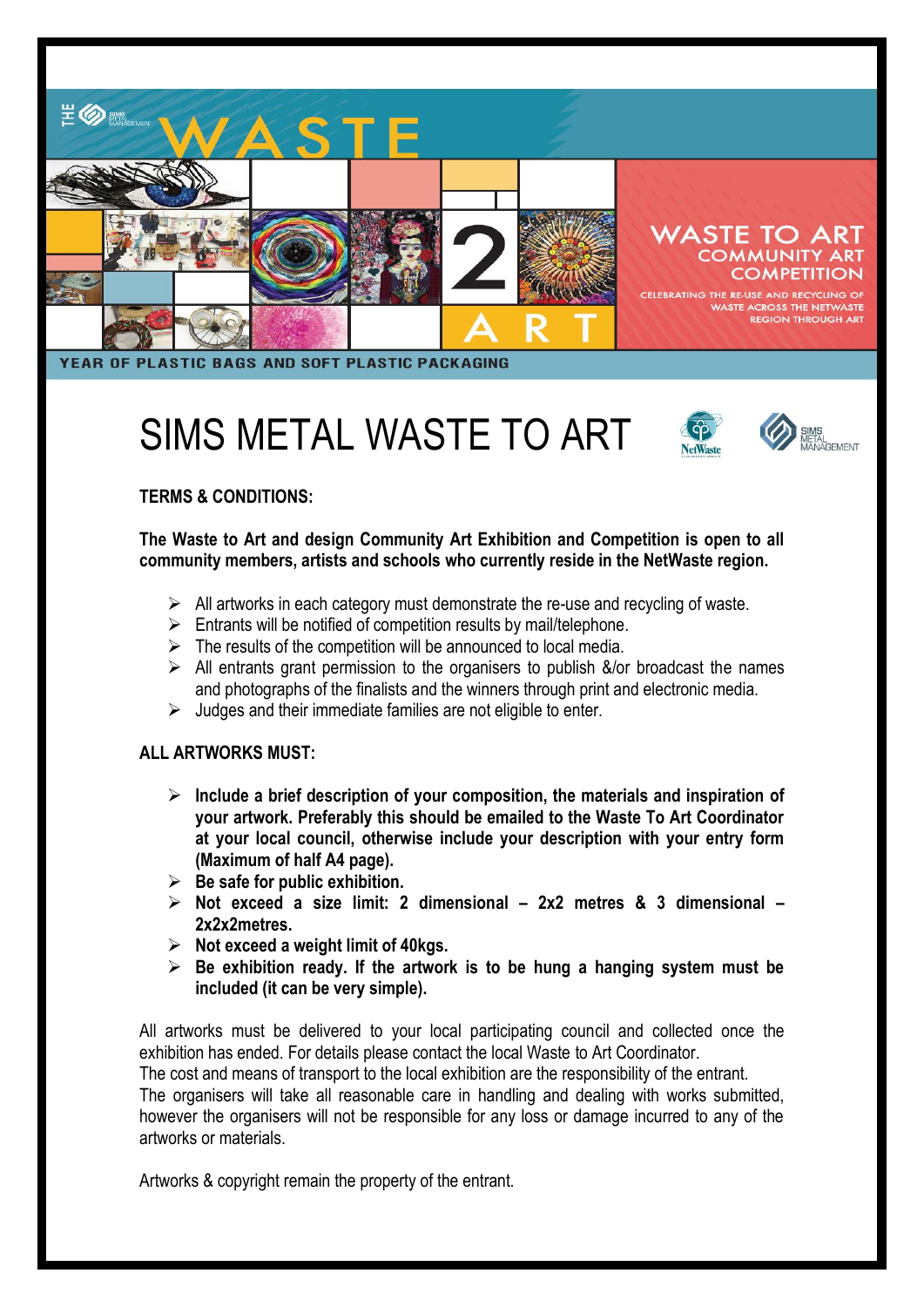#### **Categories (Individual or group entries will be accepted in all categories)**

- **Primary School** 2 Dimensional - Poster/Painting/Collage/Drawing 3 Dimensional – Sculpture/Installation Functional – furniture, craftworks or wearable items made from recycled materials **Secondary School** 2 Dimensional - Poster/Painting/Collage/Drawing 3 Dimensional – Sculpture/Installation Functional – furniture, craftworks or wearable items made from recycled materials **Community (Groups or individuals may enter this category but no professional artists)** 2 Dimensional – Poster/Painting/Collage/Drawing 3 Dimensional – Sculpture/Installation Functional – furniture, craftworks or wearable items made from recycled materials **Open (Professional artists may enter this category\*)** 2 Dimensional – Poster/Painting/Collage/Drawing 3 Dimensional – Sculpture/Installation Functional – furniture, craftworks or wearable items made from recycled materials **Building or Element of Building/Large Sculpture (Photographs only in this category for works that exceed the minimum weight & size limits).** 2 Dimensional 3 Dimensional Functional – furniture, craftworks or wearable items made from recycled materials **Annual Theme Waste** *(The winning artwork for this category will be chosen from* 
	- *one of the above categories)*

**2016/17** is the year of 'Plastic Bags & Soft Plastic Packaging'

Not all councils will receive entries in every category section.

*\*For the purpose of this competition a Professional Artist is defined as an individual*  who may not necessarily have formal art education but exhibits in solo or group *exhibitions.*

## **REGIONAL EXHIBITION AND COMPETITION**

Orange City Council will host the 2016-2017 SIMS Metal Regional Exhibition & Competition. The official Opening is planned for *8 July, 2017 in Orange*, at the Orange Regional Museum, 151 Byng St. NetWaste will transport all winning entries from each of the local competitions to Orange. Artworks will need to be ready for collection by June 26, 2017. Your local coordinator will let you know exact details.

**Artists are responsible for packaging their own work** ready for transportation to Orange and to ensure that it is delivered to your local council ready for collection by the courier on the designated day.

#### **Your work should be clearly labelled:**

- $\triangleright$  Orange Courier Services pick up for delivery to Orange Waste to Art Regional Exhibition.
- $\triangleright$  Include your name, competition category and council shire.
- $\triangleright$  If your work is for sale the price should have been included on your original Entry Form.
- $\triangleright$  Any instructions for display/set-up of your artwork should be included in the artwork's package.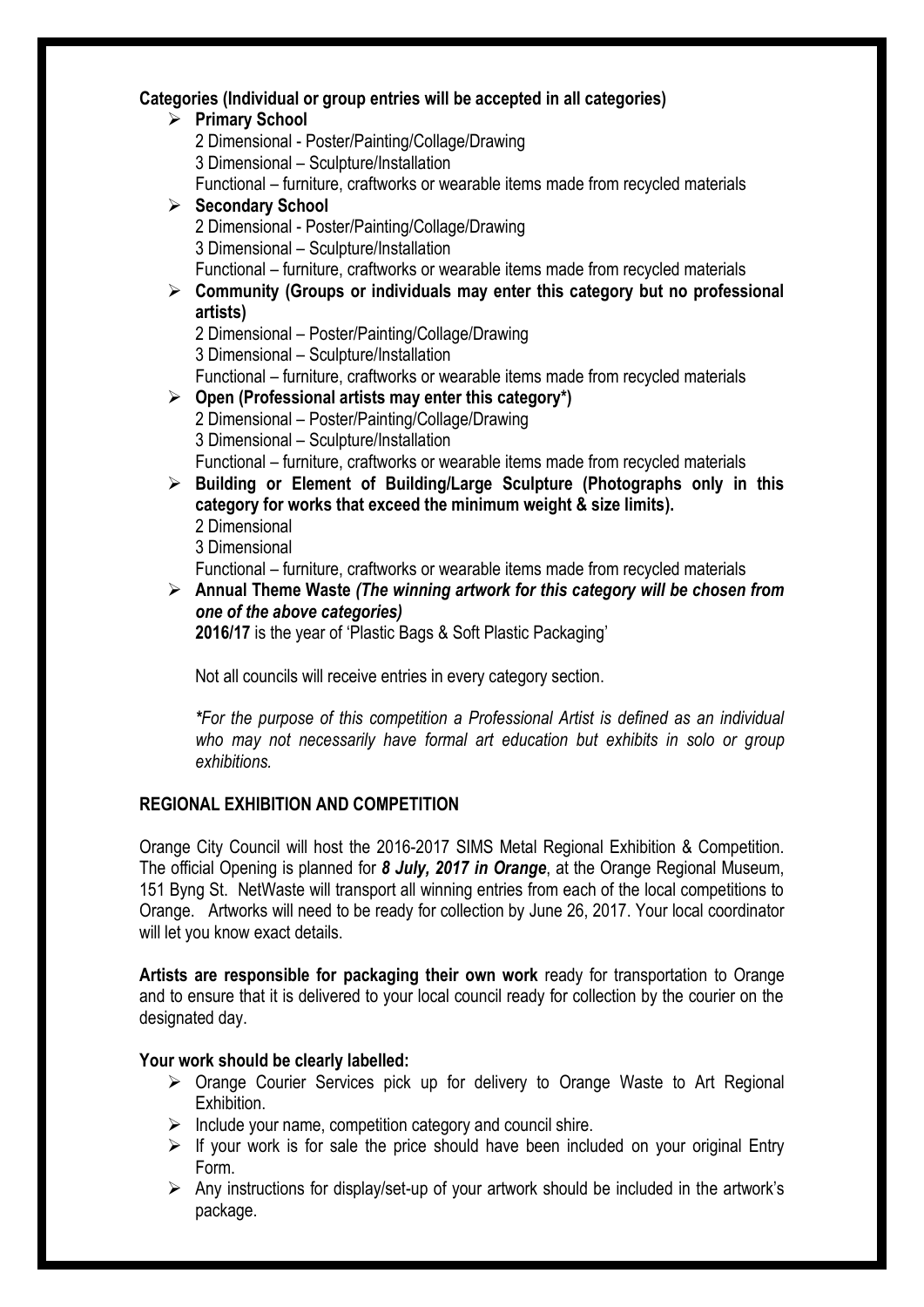- $\triangleright$  Your artwork must be safe for display with no sharp protruding pieces.
- $\triangleright$  Ensure that your artwork is exhibition ready. This means that if your artwork is to be hung a hanging system must be included (it can be very simple) & if it is free standing it must be stable.
- $\triangleright$  Also ensure your name is included somewhere on your artwork.

**If you require further information about the Regional Exhibition contact Sue Clarke from NetWaste on 0400 336 508 or email [ela@netwaste.org.au](mailto:ela@netwaste.org.au) or Simmone Kalanj from NetWaste 6362 9149 or email [administration@netwaste.org.au](mailto:administration@netwaste.org.au)**